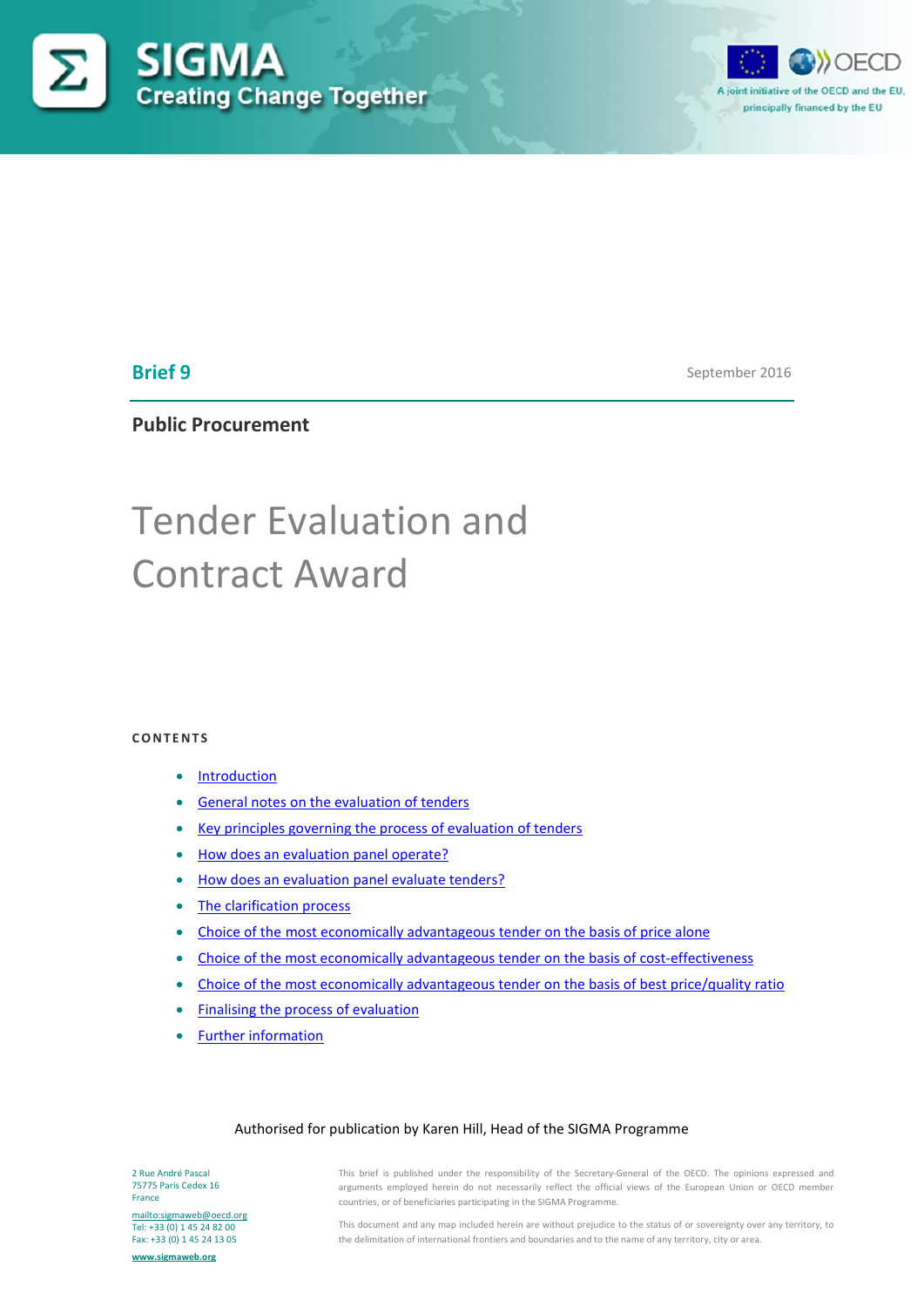## <span id="page-1-0"></span>**Introduction**

The evaluation of tenders is the phase in the procurement process during which a contracting authority identifies which of the tenders meeting its requirements is the most economically advantageous based on the pre-announced award criteria.

This procurement brief provides general guidance and examples of good practice in the evaluation of tenders.

The Public Sector Directive (the Directive)<sup>[1](#page-1-2)</sup> provides that "contracting authorities shall base the award of public contracts on the most economically advantageous tender".

The "most economically advantageous tender" must be understood as an overriding concept. According to the Directive, the most economically advantageous tender is "identified on the basis of the price or cost, using a cost-effectiveness approach, such as life-cycle costing" and "may include the best price-quality ratio, which shall be assessed on the basis of criteria, including qualitative, environmental and/or social aspects, linked to the subject matter of the public contract".

The Directive provides various options for setting the criteria that are to serve as the basis for the award of contracts. It also specifies that the award of contracts is to take place only if the following conditions have been fulfilled:

- The tender complies with the requirements, conditions and criteria set out in the Contract Notice or in the invitation to confirm interest and in the procurement documents.
- The tender is submitted by a tenderer that is not excluded on the basis of the mandatory exclusion grounds or on the basis of non-compliance with applicable obligations in the fields of environmental, social and labour law established by European Union law, national law, collective agreements or international environmental, social and labour law provisions.
- A tenderer that meets the selection criteria set by the contracting authority submits a tender.

## <span id="page-1-1"></span>**General notes on the evaluation of tenders**

**Open procedure:** where the open procedure is used, the economic operators will have submitted both the selection information and their tenders at the same time. The evaluation process will therefore comprise two steps in a single evaluation process.

There are two possibilities for addressing the evaluation process where an open procedure is used:

- 1. The contracting authority will first examine the selection information and verify the absence of grounds for exclusion and the fulfilment of the selection criteria to ensure that the economic operators are suitably qualified, and then move straight on to the evaluation of the tenders received from suitably qualified economic operators.
- 2. The contracting authority may decide to examine tenders before verifying the absence of grounds for exclusion and the fulfilment of the selection criteria. In that case, the tenderer to which the contracting authority has decided to award the contract must nevertheless be required to provide the relevant evidence, and the contracting authority must not conclude a contract with a tenderer that is unable to

<span id="page-1-2"></span>

Directive 2014/24/EU on public procurement and repealing Directive 2004/18/EC, 26 February 2014.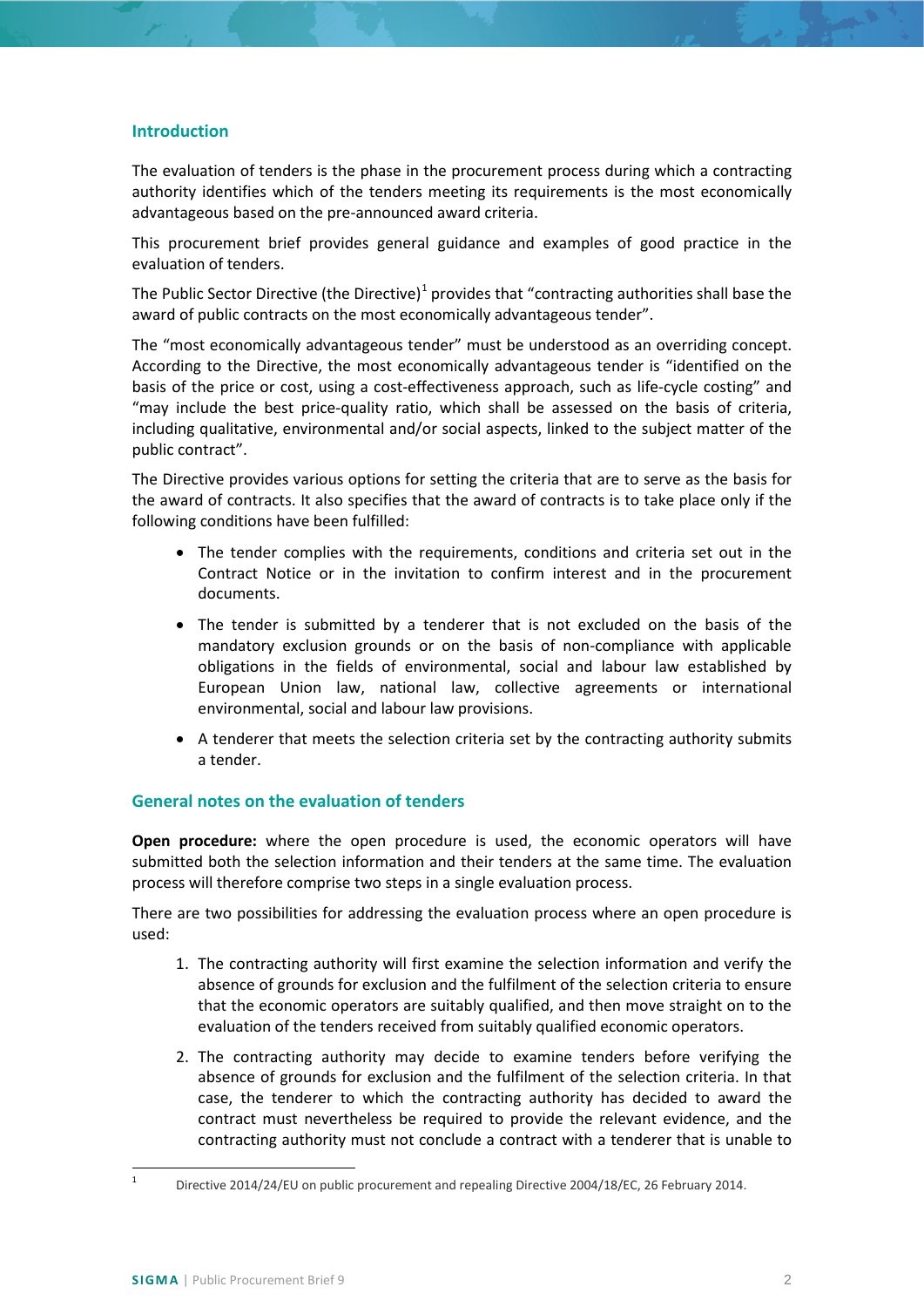do so. The contracting authority is also entitled to request all or part of the supporting documents at any moment that it considers this verification to be necessary in order to ensure the proper conduct of the procedure.

**Other procedures:** Where the restricted, competitive dialogue or negotiated procedures are used, the selection step and the tender evaluation step will then be undertaken as two separate processes.

**General requirements:** The evaluation of tenders must be carried out by a suitably competent evaluation panel and in accordance with the general law and with Treaty<sup>[2](#page-2-2)</sup> principles of equal treatment, non-discrimination, and transparency. The confidentiality of the information acquired by those involved in the evaluation process must be preserved.

The Directive does not contain any other specific rules on how the process of evaluation of tenders should be structured or on the organisation and responsibilities of the evaluation panel. These issues are left to Member States to regulate.

## <span id="page-2-0"></span>**Key principles governing the process of evaluation of tenders**

- **Non-discrimination**: This Treaty principle means that any discrimination with regard to tenderers on the basis of nationality is forbidden and that tenderers from other Member States must not be discriminated against in favour of domestic tenderers.
- **Equal treatment**: This general law principle means that all tenders submitted within the set deadline are to be treated equally. They must be evaluated on the basis of the same terms, conditions and requirements set in the tender documents and by applying the same pre-announced award criteria.
- **Transparency**: This general law principle means that detailed written records must be kept (normally in the form of reports and minutes of the meetings held) of all actions of the evaluation panel. All decisions taken must be sufficiently justified and documented. In this way, any discriminatory behaviour can be prevented, and if not prevented, then monitored.
- **Confidentiality**: Apart from any public tender opening, the process of evaluation of tenders must be conducted in private and must be confidential. During the process of evaluation, the tenders should remain on the premises of the contracting authority and should be kept in a safe place under lock and key when not under review by the evaluation panel. This safeguard is recommended in order to avoid any leaking of information. Information concerning the process of evaluation of tenders and the award recommendation is not to be disclosed to the tenderers, or to any other person who is not officially concerned with the process, until information on the award of the contract is communicated to all tenderers.

## <span id="page-2-1"></span>**How does an evaluation panel operate?**

A suitably competent evaluation panel generally carries out the process of evaluation of tenders. A chairperson is usually appointed to lead, co-ordinate, give guidance and control the process of evaluation of tenders. The chairperson is responsible, among other tasks, for ensuring that the process of evaluation of tenders is carried out in accordance with the general law and Treaty principles as well as with local requirements. A secretary to the evaluation

<span id="page-2-2"></span><sup>&</sup>lt;sup>2</sup> Treaty on the Functioning of the European Union – consolidated version of the Treaty on the Functioning of the European Union, *Official Journal of the European Union (OJEU)*, C 326, 26 October 2012. The Treaty is referred to in the Procurement Brief as "TFEU" or "Treaty".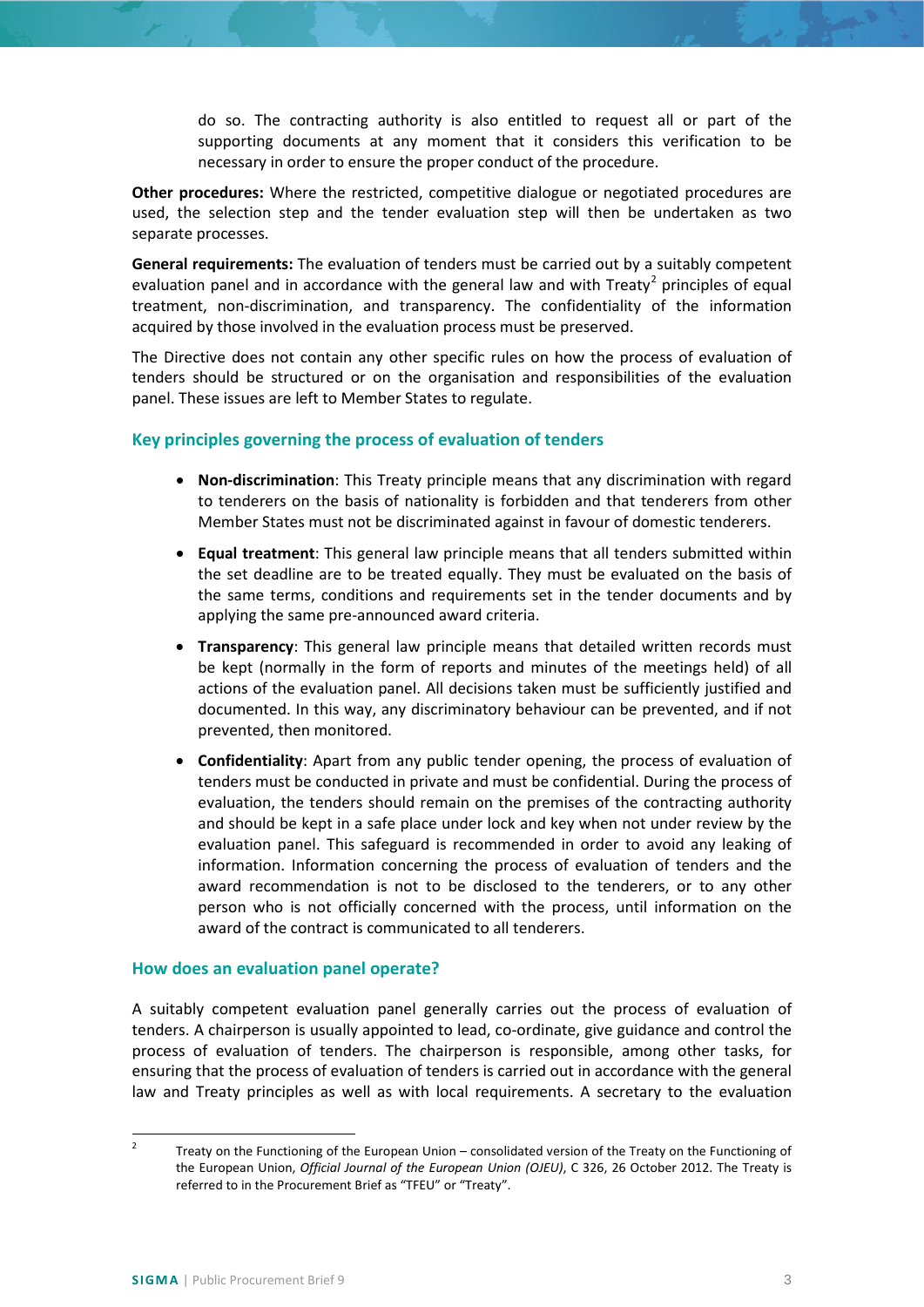panel, generally without voting powers, is often appointed for the purpose of providing support to the chairperson, carrying out the administrative tasks linked to the evaluation process and keeping the minutes of each meeting.

The way in which the members of the evaluation panel operate  $-$  for example, whether they assess the tenders independently or jointly – depends on local legislation or local practice.

In principle, the evaluation panel normally only has the mandate to identify the best tender and to make a recommendation to the contracting authority as to the award of the contract.

#### **Good practice note**

It is good practice for all of the evaluation panel members, including the chairperson and the secretary, to sign a declaration of impartiality and confidentiality or a similar kind of declaration before the panel starts to evaluate the tenders.

By signing such a declaration, each evaluation panel member:

- declares in an explicit way that he/she is not associated in any way with any of the tenderers (or their proposed sub-contractors, for example) that have submitted a tender;
- commits himself/herself in an explicit way to not disclose any information acquired during the process of evaluation of tenders to tenderers or to other persons who are not officially involved in the evaluation process.

**Preparatory and planning work:** Preparatory work and advance planning are very important for the timely and proper conduct of the evaluation process. It is recommended that the evaluation panel hold a preparatory/planning meeting before tenders are received so as to ensure that all of the members understand the process to be followed, how criteria are applied, what their responsibilities are, and the timescales for the process. The panel then agrees on a work plan, including the schedule of panel meetings.

**Process of evaluation of tenders:** There are two key stages in the evaluation process:

- receipt and opening of tenders
- evaluation of tenders which normally results in the evaluation panel's recommendation to the contracting authority concerning the contract award.

**Receipt and opening:** On receiving the tenders, the contracting authority must register them, and it is common practice to record the names of the tenderers as well as the exact date and time of reception of the tenders. The summary of tenders received is then annexed to the tender opening report.

The envelopes containing the tenders must remain sealed and must be kept in a safe place under lock and key until they are opened, and afterwards they must be kept in a safe place under lock and key until the contract award.

Normally, late tenders are rejected and then returned to the tenderers concerned unopened, unless provided otherwise by national legislation. A record should be made of this decision.

The opening of tenders may be either public or non-public:

• **public tender opening** (recommended) – Tenders are opened publicly in the presence of authorised persons and at the time and place indicated by the contracting authority. In the case of open procedures, the persons authorised to be present at the opening of tenders and the time and place for such an opening must be indicated in the Contract Notice.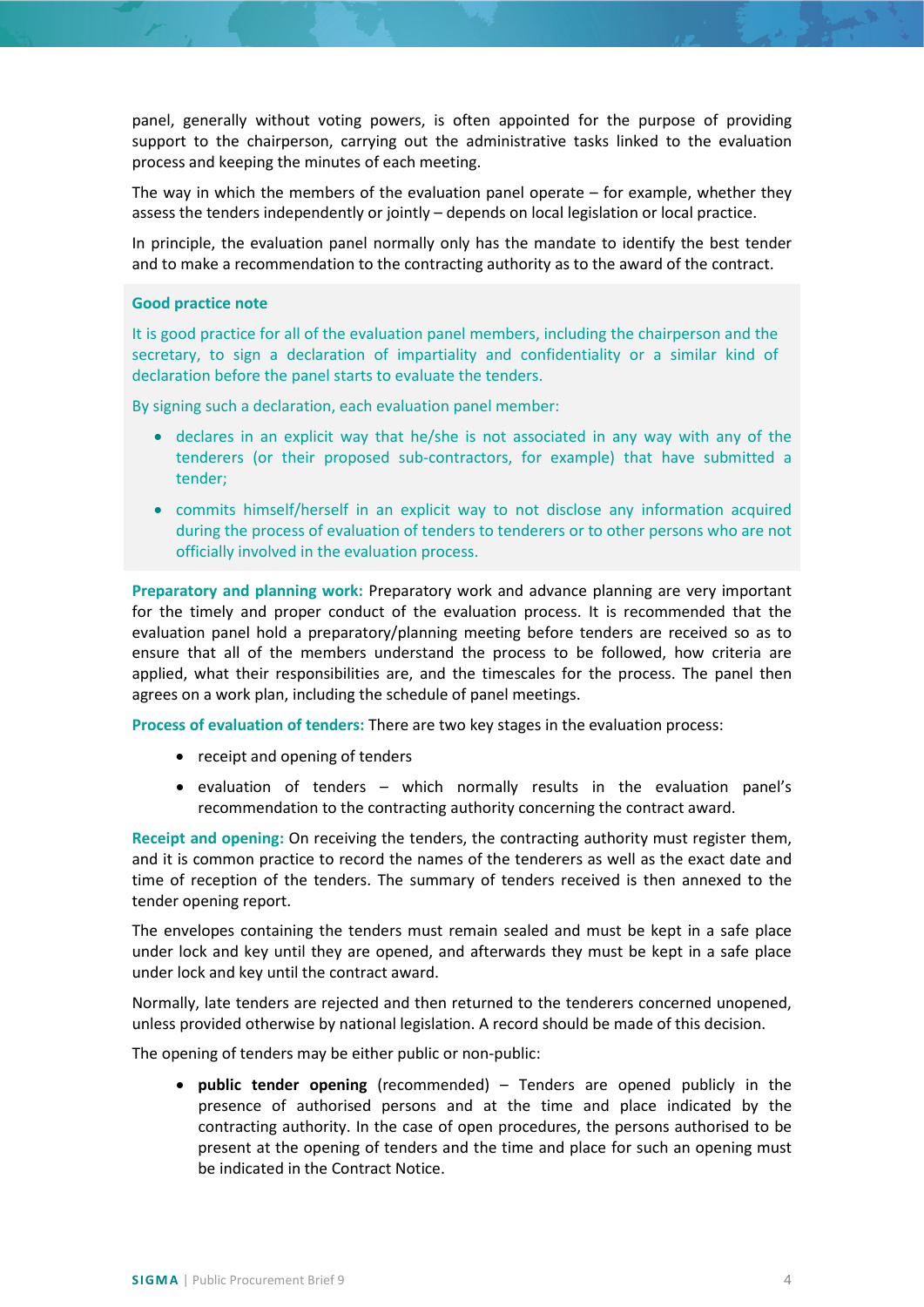• **non-public tender opening** – Tenders are opened *in camera* in the presence of the evaluation panel members only.

**Electronic receipt and opening of tenders:** The Directive requires tenders to be submitted using electronic means, with a few exceptions. A delayed period for implementation of this requirement for electronic submission of tenders is allowed by the Directive, which sets the date of 18 October 2018 as the final date on which other means of submission will be acceptable. After that date all tenders must be submitted electronically. The natural consequence of this change is that the electronic receipt and opening of tenders must be technically possible. The main requirements relating to tools and devices for the electronic receipt of tenders are set out in the Directive. They must at least guarantee, through technical means and appropriate procedures, the following:

- The exact time and date of receipt of tenders can be determined precisely.
- Prior to the time limit, no person can have access to the data transmitted under these requirements.
- Only authorised persons may set or change the dates for the opening of the data received.
- During the various stages of the procurement procedure, access to all data submitted, or to any part thereof, must be possible for authorised persons only.
- Only authorised persons may grant access to the data submitted and only after the prescribed date.
- Data received and opened must remain accessible only to persons authorised to acquaint themselves with such data.
- Where the access prohibitions or conditions referred to above are infringed or where there is an attempt to do so, the infringements or infringement attempts are clearly detectable.
- The tender opening process is to be recorded and any actions taken are to be included in that report.

For further information, see SIGMA Public Procurement Brief 17, *e-Procurement.*

#### <span id="page-4-0"></span>**How does an evaluation panel evaluate tenders?**

The evaluation panel must ensure that the tenders received are complete and that they comply with all of the requirements set by the contracting authority in the tender documents. The evaluation panel can then apply the pre-announced award criteria to evaluate the tenders.

The evaluation panel will usually carry out the following activities:

- formal compliance check
- technical and substantive compliance check
- choice of the best tender on the basis of the pre-announced award criteria
- recommendation for the award of the contract.

Formal compliance check: The formal compliance check consists of establishing which tenders are compliant with the procedural requirements and formalities set out by the contracting authority in the tender documents. These procedural requirements could include, for example, the submission of tenders in the specified language, with the correct number of copies and including all documents requested.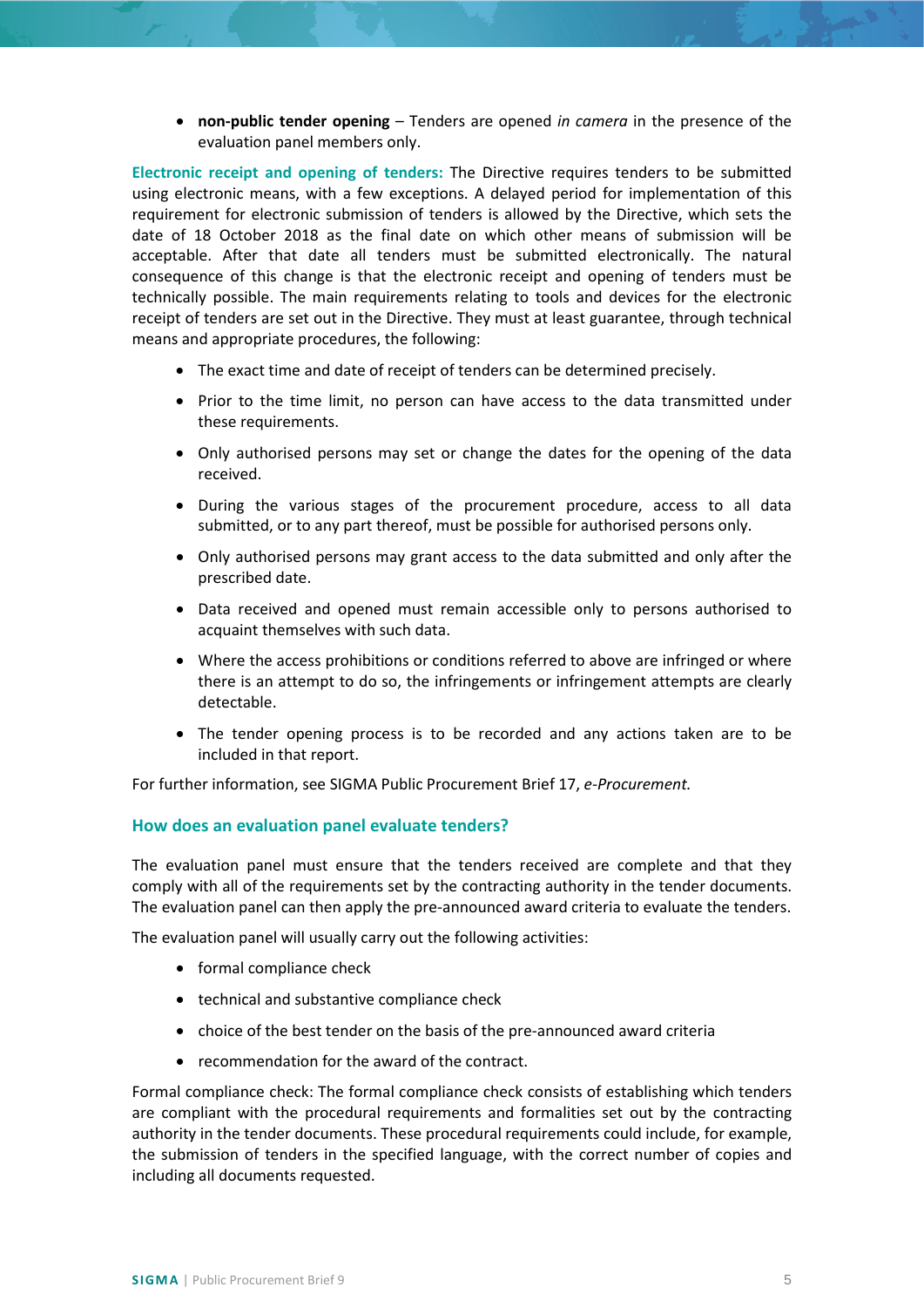#### **Good practice note**

It is good practice to clearly indicate in the tender documents the procedural requirements and formalities that are mandatory and those that are not. A procedural requirement/formality compliance grid (checklist) could also be included in the tender documents, which would then have to be used by the evaluation panel during the formal compliance check.

This good practice enhances legal certainty, reduces the number of tenders that are noncompliant with the procedural requirements and formalities set out in the tender documents, and facilitates the process of evaluation of tenders.

It is rare that tenders comply with *all* of the procedural requirements and formalities set out in the tender documents. Tenders may present mistakes and omissions. Sound judgement must be used when deciding whether or not to reject a tender because it fails to comply with the procedural requirements and formalities.

**Technical and substantive compliance check:** The technical and substantive compliance check consists of identifying the tenders that are compliant with:

- the specifications
- the contract conditions and other fundamental substantive requirements.

**Non-compliance with fundamental requirements:** Non-compliance with fundamental procedural requirements, specifications and other fundamental substantive requirements must entail, as a general rule, the rejection of the non-compliant tenders. It is against the principle of equal treatment to accept tenders that do not comply with such requirements.

#### **Some examples of non-compliance with fundamental requirements**

- offer of a delivery date that is later than the mandatory maximum delivery date specified in the tender documents;
- refusal to bear important responsibilities and liabilities set out in the tender documents (for example, performance guarantees and insurance coverage);
- submission of partial tenders by offering, for example, only selected items or only partial quantities of a particular item or only part of the works or services required, where this is not allowed by the tender documents.

The reasons for rejecting a tender for non-compliance with specifications and other substantive requirements must be clearly and exhaustively explained and documented in the evaluation report*.*

**Non-compliance with non-fundamental requirements:** Generally speaking, non-compliance with non-fundamental procedural requirements and specifications and other non-fundamental substantive requirements would not constitute a reason for the rejection of a tender, but it would lead instead to a request to submit, supplement, clarify or complete the relevant information or documentation within an appropriate time limit.

#### **Examples of non-compliance with non-fundamental requirements**

- The tender is submitted in a number of copies that is fewer than the required copies.
- The tendered price is quoted in Danish kroner (DKK) instead of euro (EUR), as required in the tender documents.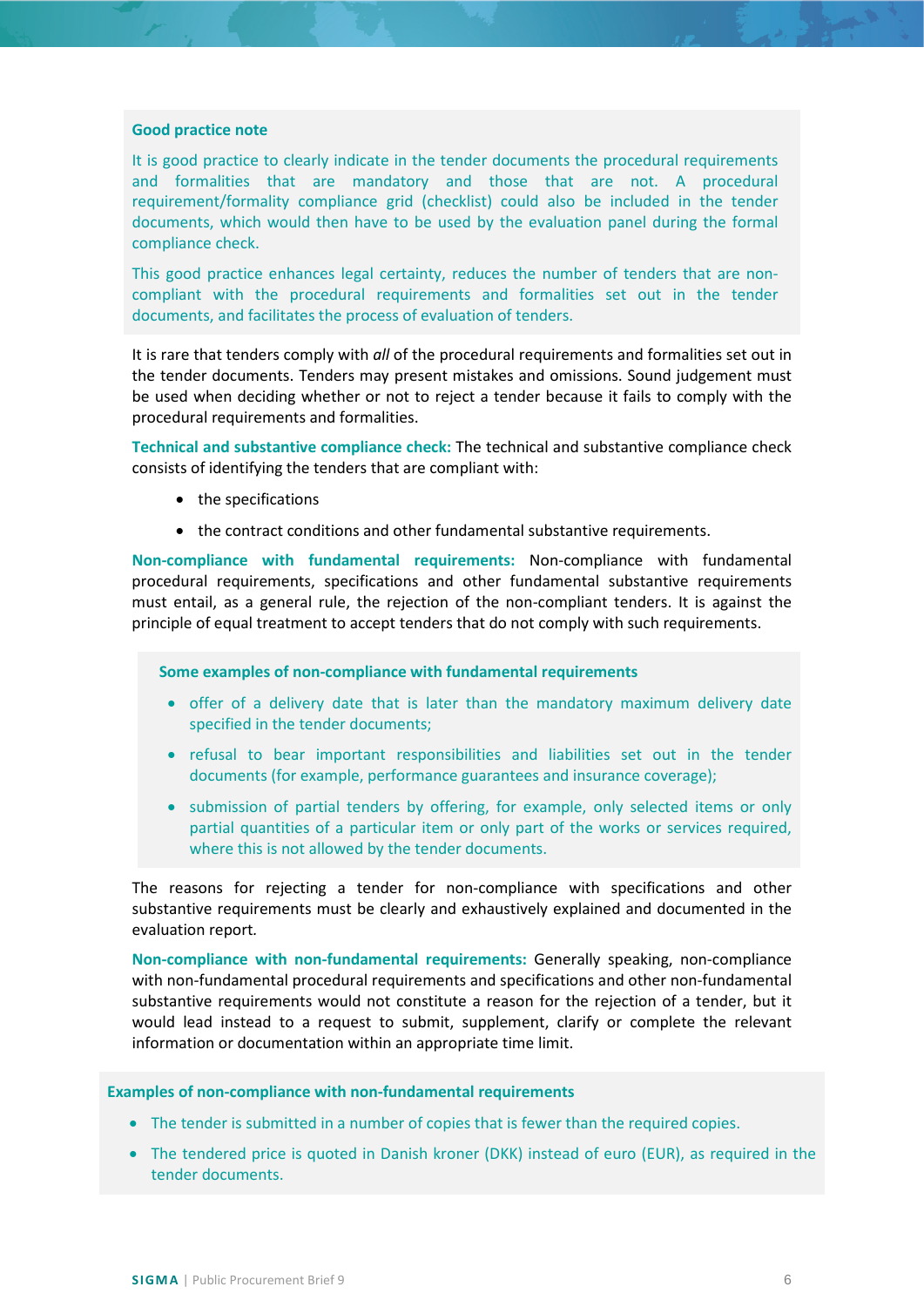In principle, the correction of non-compliant tenders in these instances would not give rise to abuse. On the contrary, it would be wasteful for a contracting authority and contrary to the principle of effective procurement to reject an advantageous tender only because it had failed to meet some minor specifications or other minor substantive requirements.

When a tenderer, following a request for clarification, is allowed to bring its tender into compliance, this correction must be made in accordance with the principle of equal treatment. Therefore, any other tenderers that had also failed to comply with the same requirement or with other non-fundamental specifications or non-fundamental substantive requirements must be treated equally and must also be allowed to bring their tenders into compliance.

## <span id="page-6-0"></span>**The clarification process**

The evaluation panel may, at its discretion and at any time during the process of evaluation of tenders, ask a tenderer for clarification of its tender.

**A request for clarification may be needed, for example, when a tender:**

- contains inconsistent or contradictory information about the specific aspect of the tender;
- is not clear when describing what it is offering;
- contains minor mistakes or omissions;
- is non-compliant with the non-fundamental formal and/or substantive requirements set out in the tender documents.

In accordance with the principle of equal treatment, no substantial alterations to a tender are to be sought or accepted through a request for clarification. Therefore, a request for clarification cannot, for example:

- allow a non-compliant tender to be brought into compliance with the fundamental, mandatory specifications that have been set;
- allow a change in the tendered price (except for the correction of arithmetical errors discovered in the evaluation of the tender, if applicable).

#### **Some important points to keep in mind:**

- A request for clarification does not imply negotiations.
- Any request for clarification and the corresponding response must be in writing.
- The evaluation panel must agree on any request for clarification before it is sent to the tenderer concerned.
- Any agreed request for clarification must be sent to the tenderer exclusively through the chairperson of the evaluation panel. Individual members of the evaluation panel are not to be allowed to contact tenderers directly in order to seek clarifications of their tenders.
- The clarification correspondence exchanged must be summarised in detail in the evaluation report, with a clear indication of whether the answers received are satisfactory to the evaluation panel, and if they are not acceptable, of the reasons why. For the purpose of transparency, the exchanged correspondence must also be annexed to the evaluation report.
- Any clarification submitted by a tenderer with regard to its tender that is not provided in response to a request by the evaluation panel is not to be considered.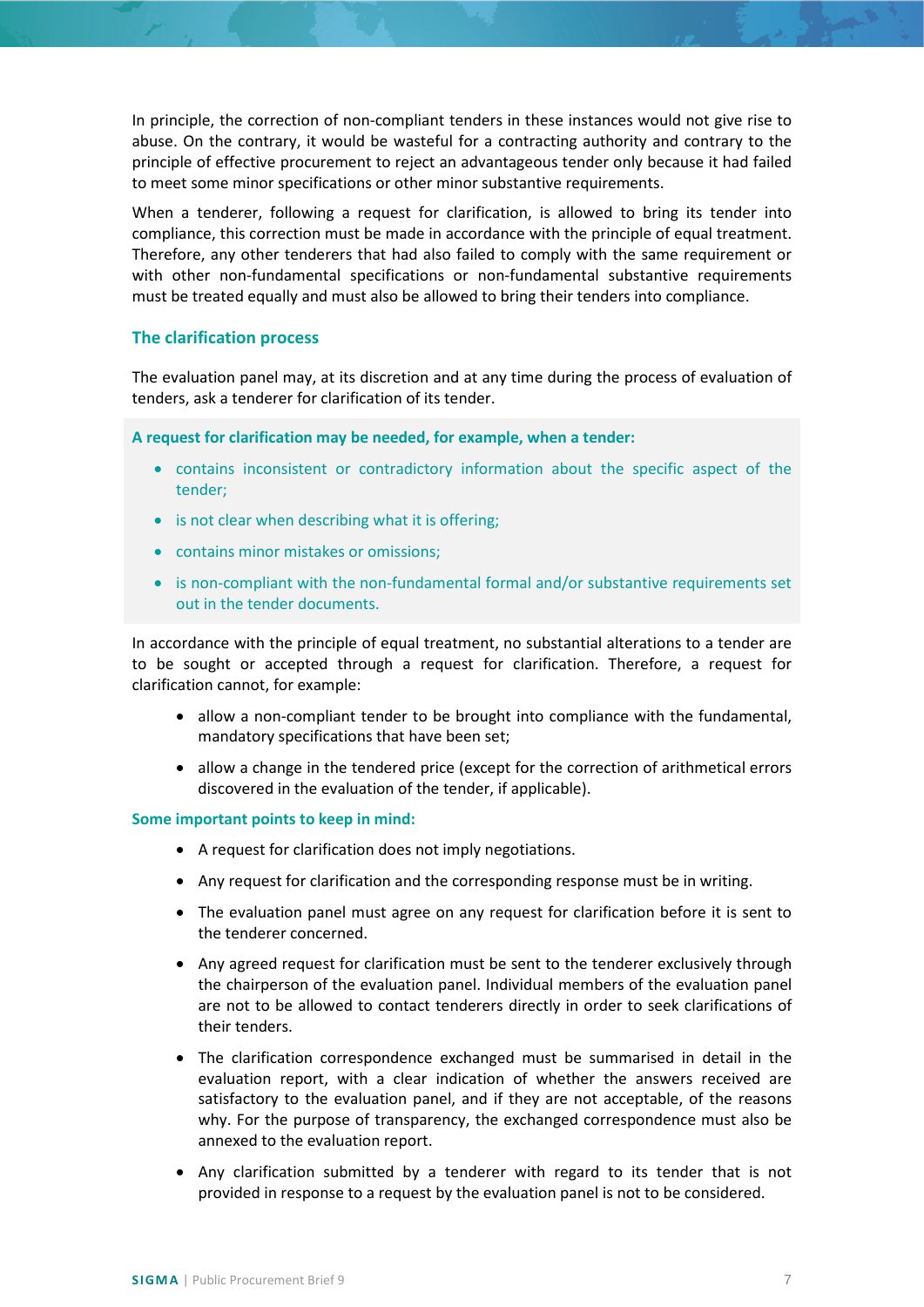## <span id="page-7-0"></span>**Choice of the most economically advantageous tender on the basis of price alone**

If the sole contract award criterion is the price, the tenders submitted by qualified tenderers that meet (1) the set procedural requirements and formalities, and (2) the set specifications and other substantive requirements are to be compared on the basis of the tendered prices.

Some important issues to keep in mind before comparing tendered prices:

- Tendered prices must include all price elements, in accordance with the requirements set in the tender documents.
- Any arithmetical error must be corrected and recorded.
- Any discount must be applied.
- Tenders that appear to be abnormally low must be duly investigated.

## <span id="page-7-1"></span>**Choice of the most economically advantageous tender on the basis of cost, using a cost-effectiveness approach, such as life-cycle costing**

Where a cost-effectiveness approach is used, the tenders submitted by qualified tenderers that meet (1) the set procedural requirements and formalities, and (2) the set specifications and other substantive requirements, are to be evaluated by applying the pre-announced method for calculating the costs over the life cycle of a product, services or works.

Life-cycle costing may cover a part or all of the following costs:

- costs borne by the contracting authority or other users, such as:
	- o costs relating to acquisition;
	- o costs of use, such as consumption of energy and other resources;
	- o maintenance costs;
	- o end-of-life costs, such as collection and recycling costs.
- costs imputed to environmental externalities linked to the product, services or works during its life cycle, provided their monetary value can be determined and verified. Such costs may include the cost of emissions of greenhouse gases and of other pollutant emissions as well as other climate change mitigation costs.

Some important issues to keep in mind:

- Tenderers must include in their tenders the data that has been indicated in the procurement documents as a basis for applying the method to determine the lifecycle costs.
- The pre-announced method to determine the life-cycle costs cannot be changed or waived during the process of evaluation of tenders. The same method is to be used for each tender.
- Before evaluating and scoring the financial aspects of the tenders, the evaluation panel must:
	- o make sure that all costs are included;
	- o correct any arithmetical errors;
	- o apply any discount;
	- o investigate any tender that appears to be abnormally low.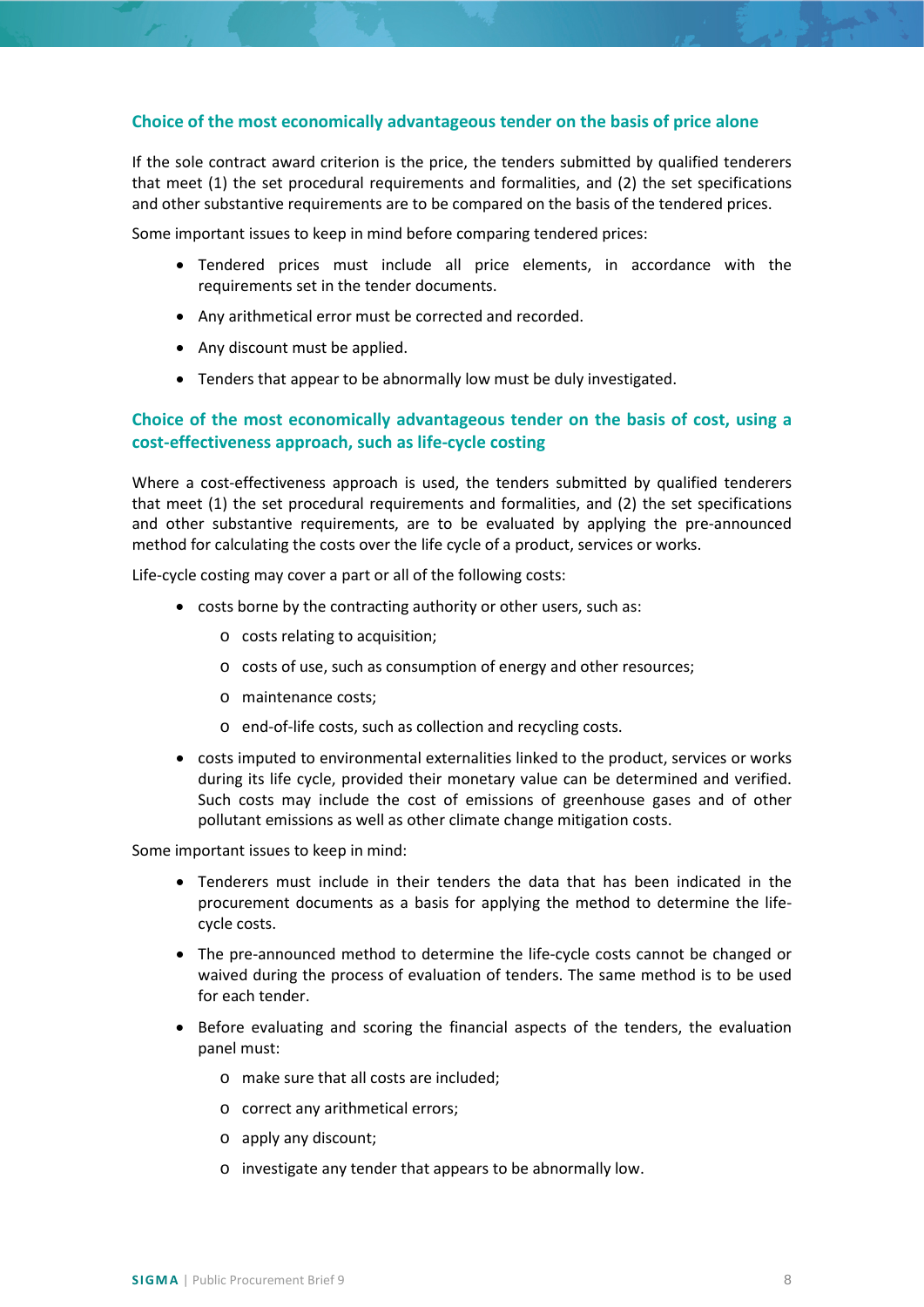# <span id="page-8-0"></span>**Choice of the most economically advantageous tender on the basis of the best price/quality ratio**

Where the best price/quality ratio approach is used, the tenders submitted by qualified tenderers that meet (1) the set procedural requirements and formalities, and (2) the set mandatory specifications and other set mandatory substantive requirements, are to be evaluated by applying the pre-announced specific criteria and their relative weighting. If a more detailed evaluation methodology was disclosed in the tender documents, this methodology must be followed.

Some important issues to keep in mind**:** 

- The pre-announced criteria should always include a price or cost element.
- The pre-announced criteria and weightings, any pre-announced sub-criteria and weightings, as well as any pre-announced evaluation methodology, cannot be changed or waived during the process of evaluation of tenders. Any criteria and methodology must be applied as they stand.
- To obtain a meaningful evaluation, the members of the evaluation panel must take a consistent approach when scoring the tenders, and the same scoring rationale must be used.
- Before evaluating and scoring the financial aspects of the tenders, the evaluation panel must:
	- o make sure that all costs are included;
	- o correct any arithmetical errors;
	- o apply any discount;
	- o investigate any tender that appears to be abnormally low.
- Evaluation grids/matrices should be used to score the tenders. For the purpose of transparency, these grids/matrices must then be attached to the evaluation report.

#### <span id="page-8-1"></span>**Finalising the process of evaluation**

**Moderation meeting of the evaluation panel:** A moderation meeting is normally held once all members of the evaluation panel have completed their independent review and scoring of the tenders, if that approach has been adopted.

At the moderation meeting, the panel members consider the scores allocated and comments provided by each member of the evaluation panel, in order to establish the ranking of the evaluated tenders and to agree on the recommendation of the award to be included in the evaluation report.

In the event of significant differences in the scores given by members of the evaluation panel, a mechanism to deal with this issue should be agreed in advance. Such a mechanism, which must be in line with national legislation, could include, for example, the requests for clarification from tenderers or the engagement of expert advice. In that event, more than one moderation meeting would have to be held.

The evaluation panel may also use the moderation meeting to consider other issues, such as the evaluation of variants, the action to be taken if only one tender or one admissible tender is received, the way of responding to abnormally low tenders, or the action to be taken if there are several equally-ranked tenders.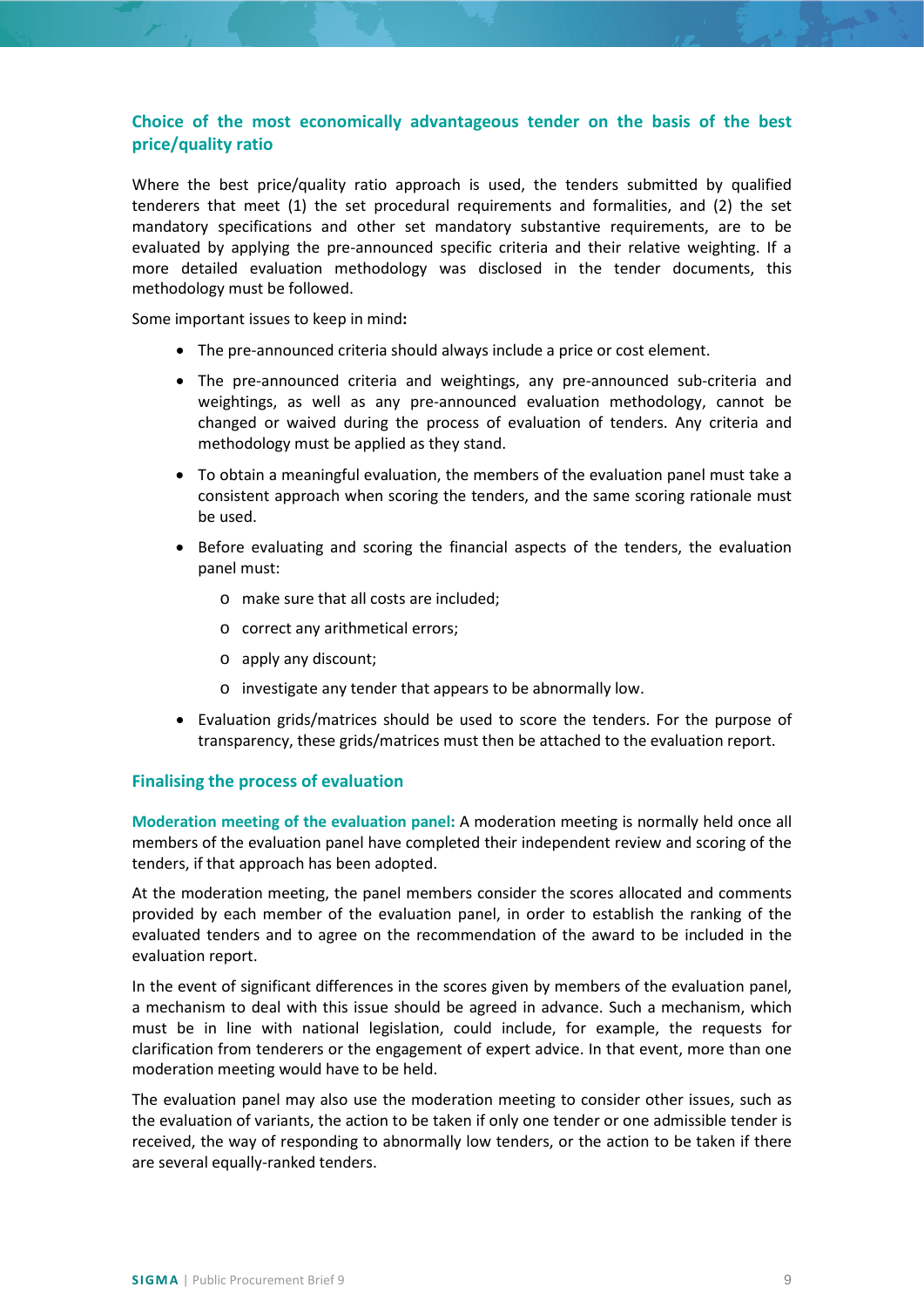**Variants:** When a Contract Notice or a Prior Information Notice used as a call for competition permits variants, such variants must be scored separately. The contracting authority must ensure that the award criteria that have been set can be applied to variants as well as to conforming tenders that are not variants.

Only variants that meet the minimum requirements set by the contracting authority are to be taken into consideration. In procedures awarding public supplies or services contracts, a variant may not be rejected on the sole grounds that it would lead, if successful, to either a services contract rather than a supplies contract or vice versa.

**Recommendation for the award of the contract:** The evaluation panel normally only has the mandate to issue a recommendation to the contracting authority regarding the award of the contract and not to make the final award decision. This arrangement depends, however, on the provisions of national legislation. The recommendation for the award of the contract is generally contained in the evaluation report.

**Evaluation report:** The recommendation for the award of the contract is contained in the evaluation report, which is normally prepared by the chairperson of the evaluation panel, with the support of the secretary and the members of the panel.

**Information that should be contained in the evaluation report:** In broad terms, the evaluation report must confirm the appointment of the members of the panel, describe the contract that is the subject of the evaluation process, confirm the recommendation of the panel for the award of the contract, and name the proposed tenderer as well as the unsuccessful tenderers. The report should summarise in a clear way the activities carried out by the evaluation panel during the process of evaluation of tenders and provide a clear and detailed analysis of those activities and their results. Clear justification should be provided for any recommendation that has been made.

All of the documentation drawn up by the evaluation panel in the performance of its tasks should be attached to the evaluation report.

**Recommendation or obligation to cancel the tender process**: There are a number of situations in which the evaluation panel may not make a recommendation for the award of a contract. National legislation may also specify grounds for mandatory cancellation. Examples of such situations are as follows:

- No tenders have been received at all.
- None of the tenders received has been found to be compliant.
- All admissible tenders exceed the budget available.
- None of the tenderers satisfies the set selection criteria.
- The circumstances of the contract have been fundamentally altered.
- Irregularities occurred during the process of evaluation of tenders.

In that event, the evaluation panel, in the evaluation report, either recommends the cancellation of the tender process or sets out the mandatory grounds for cancellation. It will then be up to the contracting authority to decide how to proceed, on the basis of the circumstances of the case and the applicable national legislation (for example, by entering into a negotiated procedure or by re-advertising the tender process).

**Award approval:** The chairperson of the evaluation panel normally submits the evaluation report to the contracting authority for approval. It is often the case that the evaluation report is provided to the authorised officer of the contracting authority, who is responsible for: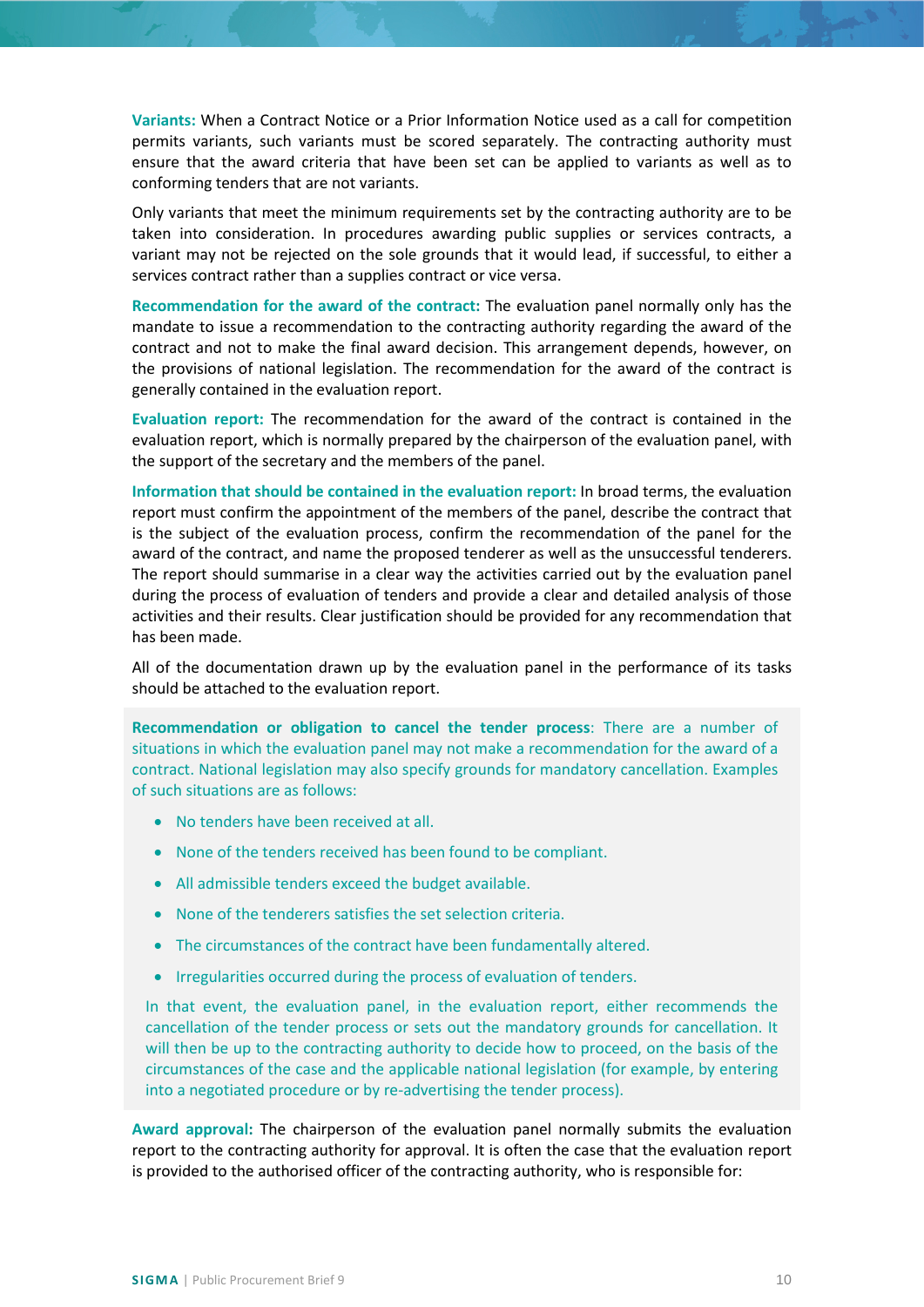- verifying that the process of evaluation of tenders was conducted properly and requesting any additional clarification or evidence;
- ensuring that the recommendation of the award is sound and correct;
- making the final award decision or making the final recommendation.

It is of utmost importance for the authorised officer of the contracting authority to be knowledgeable about the rules governing the process of evaluation of tenders and more generally about the applicable public procurement rules.

**Contract award:** Once the award approval has been given, the contracting authority notifies the successful tenderer in writing that its tender has been accepted for the contract award.

**Notification of contract award decision and the standstill period:** In most cases, as soon as the contracting authority has made the award decision it must send a written notification of this decision to all tenderers or candidates (where relevant), including the unsuccessful ones. It must then allow a certain number of days to pass before it concludes the contract. These days are referred to as the "standstill period". The notification must include a summary of the reasons for the decision, as set out in the Remedies Directive<sup>[3](#page-10-0)</sup>, and in particular the name of the successful tenderer and the characteristics and relative advantages of the tender selected. Certain information may be withheld. The exact duration of the standstill period must also be mentioned in the notification, so that tenderers/candidates are aware of the amount of time available to them for challenging the award decision, if they wish to do so.

For further information, see SIGMA Public Procurement Brief 12, *Remedies.*

**Contract conclusion:** Once the mandatory standstill period has expired, and provided that no complaint has been received, the contracting authority may proceed (subject to any national requirements) to conclude the contract. The contract is to be concluded by using the contract template, in accordance with the contract conditions included in the tender documents and accepted by the successful tenderer with its tender.

The contracting authority must also remember, where relevant, to publish a Contract Award Notice in the *OJEU* within 30 days of the contract award.

<span id="page-10-0"></span>Directive 89/665/EEC on the co-ordination of the laws, regulations and administrative provisions relating to the application of review procedures to the award of public supply and public works contracts, 21 December 1989, as amended.